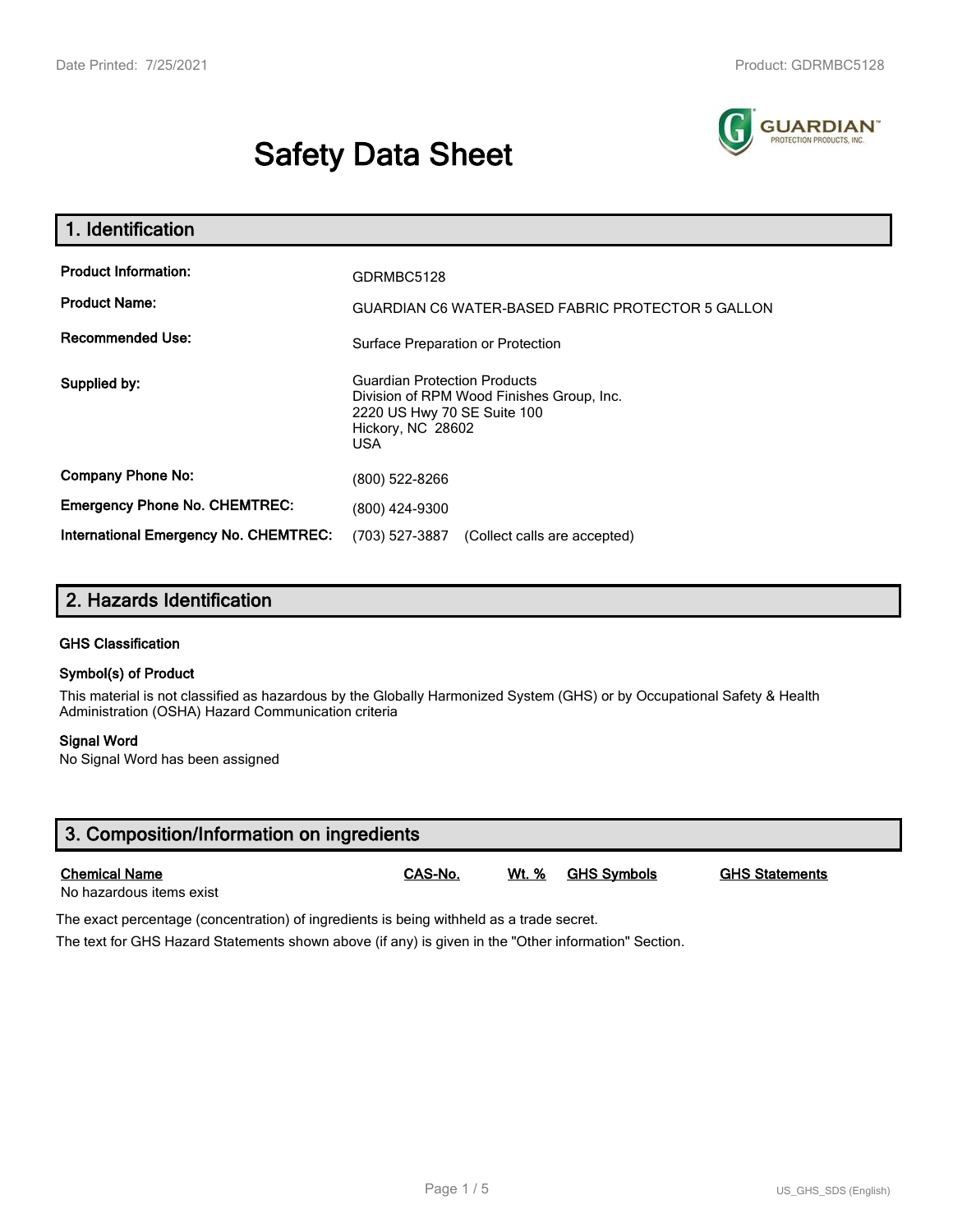## **4. First-aid Measures**



FIRST AID - EYE CONTACT: IF IN EYES: Rinse cautiously with water for several minutes. Remove contact lenses, if present and easy to do. Continue rinsing. If eye irritation persists: Get medical advice/attention.

FIRST AID - SKIN CONTACT: IF ON SKIN: Gently wash with plenty of Soap and Water. If skin irritation occurs: Get medical advice/ attention.

FIRST AID - INGESTION: IF SWALLOWED: rinse mouth. Do NOT induce vomiting. IF exposed or if you feel unwell: Call a POISON CENTER or doctor/physician.

FIRST AID - INHALATION: IF INHALED: If breathing is difficult, remove victim to fresh air and keep at rest in a position comfortable for breathing. IF exposed or if you feel unwell: Call a POISON CENTER or doctor/physician.

## **5. Fire-fighting Measures**

**SPECIAL FIREFIGHTING PROCEDURES:** This product is not expected to burn under normal conditions of use.

**FIREFIGHTING EQUIPMENT:** None.

## **6. Accidental Release Measures**

#### **ENVIRONMENTAL MEASURES:** No Information

**STEPS TO BE TAKEN IN CASE MATERIAL IS RELEASED OR SPILLED:** Follow personal protective equipment recommendations found in Section VIII. Personal protective equipment needs must be evaluated based on information provided on this sheet and the special circumstances created by the spill including; the material spilled, the quantity of the spill, the area in which the spill occurred, and the training and the expertise of employees in the area responding to the spill. Do not allow the spilled product to enter public drainage system or open waterways.

#### **7. Handling and Storage**



**HANDLING:** Avoid inhalation and contact with eyes, skin, and clothing. Wash hands thoroughly after handling and before eating or drinking.

**STORAGE:** Keep containers closed when not in use. Store in cool well ventilated space away from incompatible materials.

## **8. Exposure Controls/Personal Protection Ingredients with Occupational Exposure Limits Chemical Name ACGIH TLV-TWA ACGIH-TLV STEL OSHA PEL-TWA OSHA PEL-CEILING**

No hazardous items exist

**Further Advice: MEL = Maximum Exposure Limit OES = Occupational Exposure Standard SUP = Supplier's Recommendation Sk = Skin Sensitizer N.E. = Not Established N.D. = Not Determined**

**Personal Protection**



**RESPIRATORY PROTECTION:** Use NIOSH approved respiratory protection.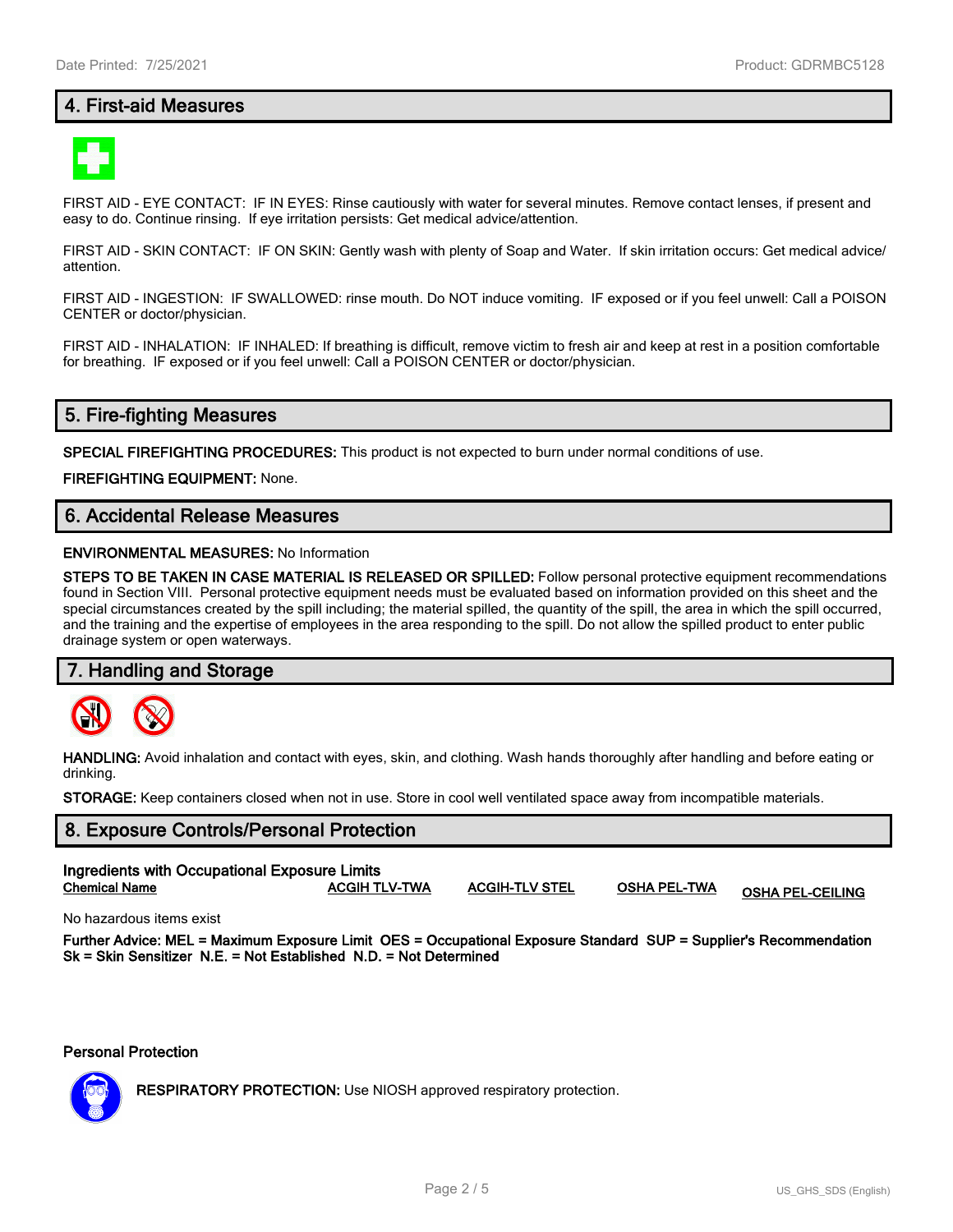

**SKIN PROTECTION:** Wear chemical resistant footwear and clothing such as gloves, an apron or a whole body suit as appropriate.



**EYE PROTECTION:** Wear chemical-resistant glasses and/or goggles and a face shield when eye and face contact is possible due to splashing or spraying of material.



**OTHER PROTECTIVE EQUIPMENT:** No Information



**HYGIENIC PRACTICES:** It is good practice to avoid contact with the product and/or its vapors, mists or dust by using appropriate protective measures. Wash thoroughly after handling and before eating or drinking.

## **9. Physical and Chemical Properties**

| Appearance:                    | Clear Liquid                | <b>Physical State:</b>                      | <b>LIQUID</b>        |
|--------------------------------|-----------------------------|---------------------------------------------|----------------------|
| Odor:                          | Mild Amine                  | <b>Odor Threshold:</b>                      | Not determined       |
| Density, g/cm3:                | 1.003                       | pH:                                         | 2.7                  |
| Freeze Point, °F:              | Not determined              | Viscosity:                                  | Not determined       |
| <b>Solubility in Water:</b>    | Not determined              | Partition Coefficient, n-octanol/<br>water: | Not determined       |
| Decomposition temperature, °F: | Not determined              | <b>Explosive Limits, %:</b>                 | Not determined       |
| Boiling Range, °F:             | Not determined              | Flash Point. °F:                            | $>$ 200 $^{\circ}$ F |
| Combustibility:                | Does not support combustion | Auto-Ignition Temperature, °F:              | Not determined       |
| <b>Evaporation Rate:</b>       | Slower than Diethyl Ether   | Vapor Pressure, mmHg:                       | Not determined       |
| <b>Vapor Density:</b>          | Not determined              |                                             |                      |
| $N.I. = No$ Information        |                             |                                             |                      |

## **10. Stability and reactivity**

**STABILITY:** Stable under normal conditions.

**CONDITIONS TO AVOID:** Contact with incompatible materials.

**INCOMPATIBILITY:** Acids, Bases, Oxidizing agents

**HAZARDOUS DECOMPOSITION PRODUCTS:** Not determined.

#### **11. Toxicological information**

**Practical Experiences**

**EMERGENCY OVERVIEW:** No Information **EFFECT OF OVEREXPOSURE - EYE CONTACT:** No Information **EFFECT OF OVEREXPOSURE - INGESTION:** No Information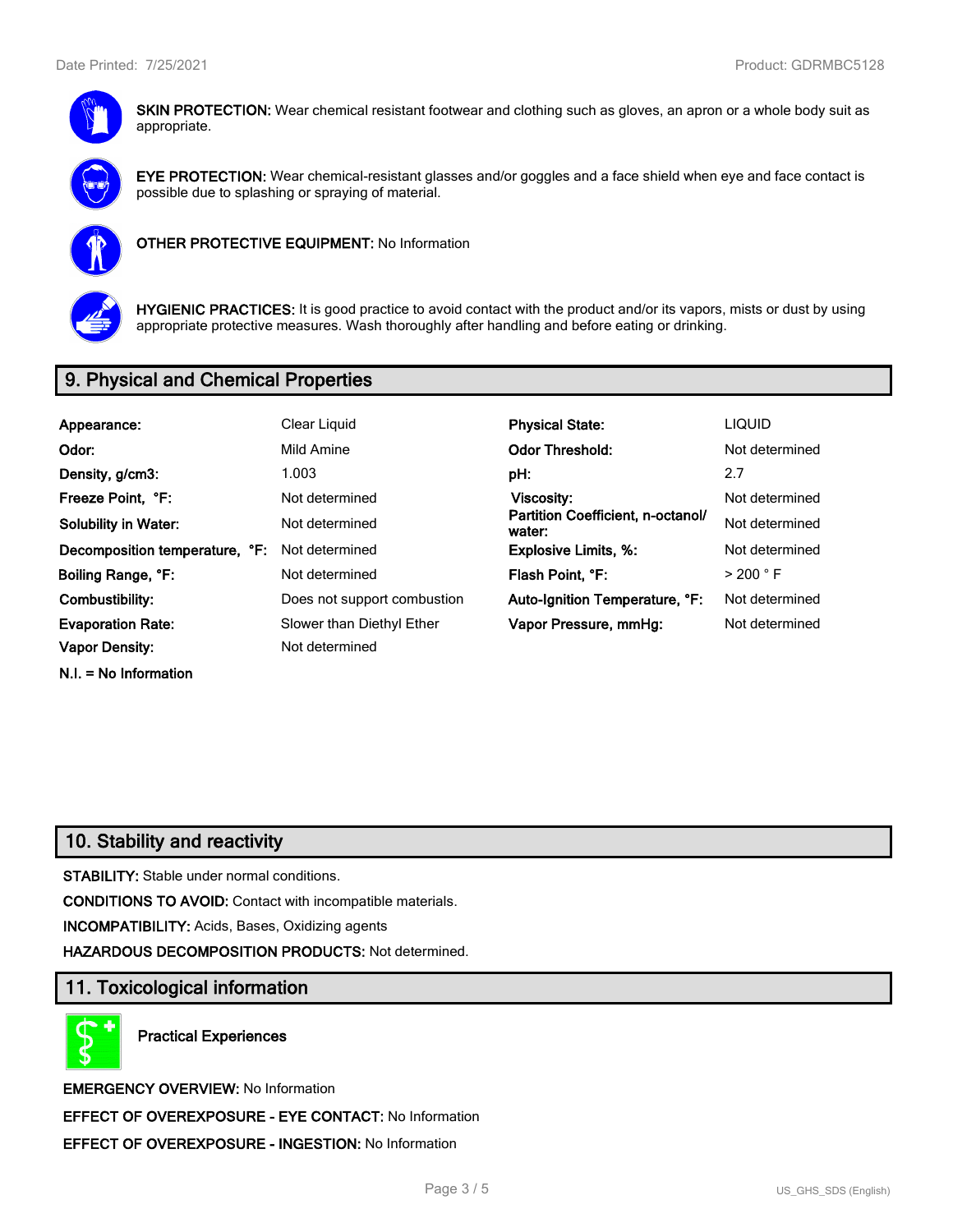#### **EFFECT OF OVEREXPOSURE - INHALATION:** No Information

#### **EFFECT OF OVEREXPOSURE - SKIN CONTACT:** No Information

**CARCINOGENICITY:** No Information

## **PRIMARY ROUTE(S) OF ENTRY:**

#### **Acute Toxicity Values The acute effects of this product have not been tested. Data on individual components are tabulated below**

| CAS-No.   | Chemical Name | Oral LD50 | Dermal LD50 | Vapor LC50 |
|-----------|---------------|-----------|-------------|------------|
| No        |               |           |             |            |
| hazardous |               |           |             |            |

hazardous items exist

#### **N.I. = No Information**

#### **12. Ecological information**

**ECOLOGICAL INFORMATION:** Ecological evaluation of this material has not been performed; however, do not allow the product to be released to the environment without governmental approval/permits.

## **13. Disposal Information**



**Product**

**DISPOSAL METHOD:** Waste from this material may be a listed and/or characteristic hazardous waste. Dispose of material, contaminated absorbent, container and unused contents in accordance with local, state, and federal regulations.

**STEPS TO BE TAKEN IN CASE MATERIAL IS RELEASED OR SPILLED:** Follow personal protective equipment recommendations found in Section VIII. Personal protective equipment needs must be evaluated based on information provided on this sheet and the special circumstances created by the spill including; the material spilled, the quantity of the spill, the area in which the spill occurred, and the training and the expertise of employees in the area responding to the spill. Do not allow the spilled product to enter public drainage system or open waterways.

## **14. Transport Information**

#### **SPECIAL TRANSPORT PRECAUTIONS:** No Information

**DOT:** NOT RESTRICTED

**IATA:** NOT RESTRICTED

**IMDG:** NOT RESTRICTED